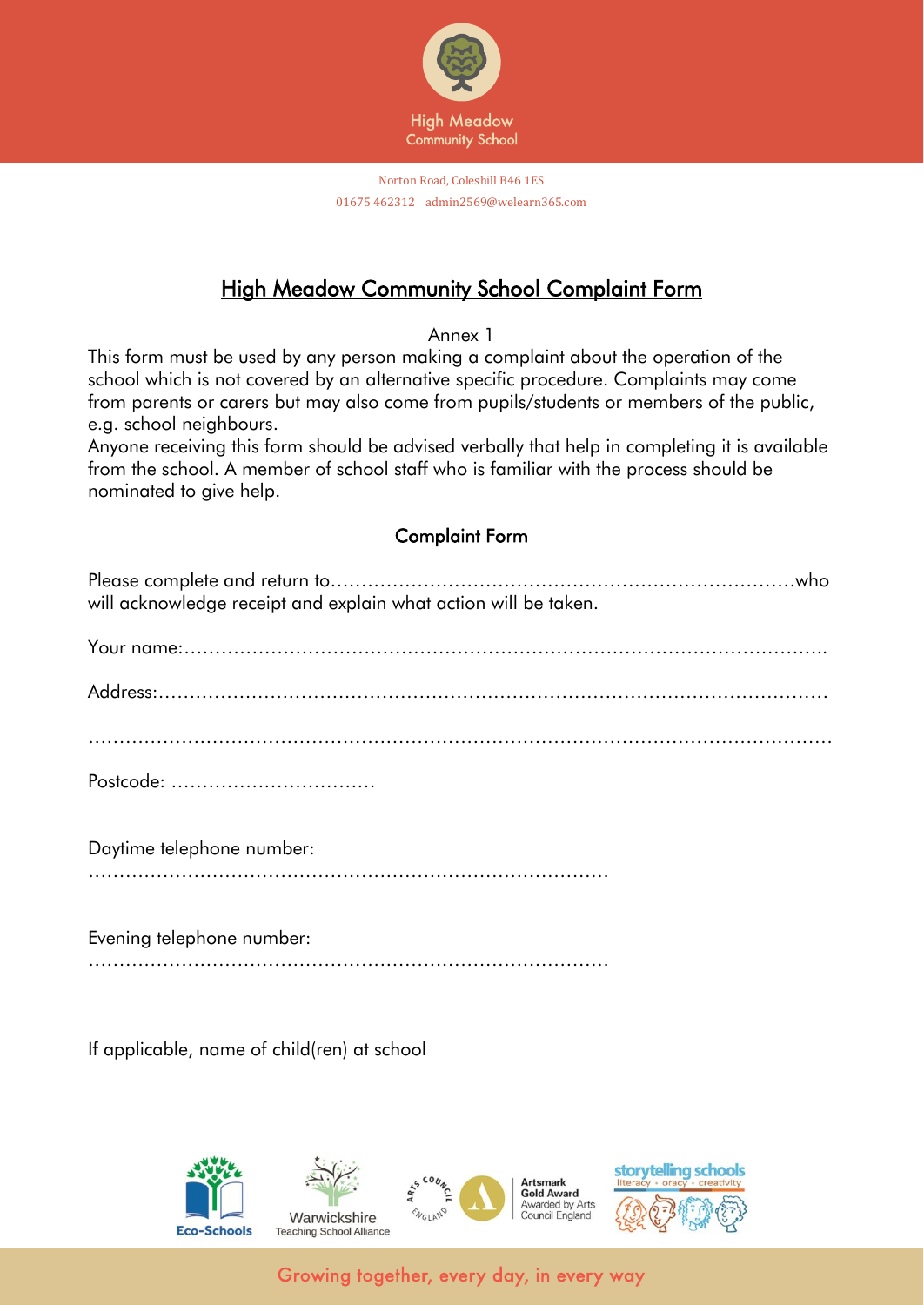

Norton Road, Coleshill B46 1ES 01675 462312 admin2569@welearn365.com

Please give details of your complaint:

What action, if any, have you already taken to try and resolve your complaint? (Who did you speak to and what was the response?)

Your relationship to the school, e.g. parent, carer, neighbour, member of public:

What actions do you feel might resolve the problem at this stage?

Are you attaching any paperwork? If so, please give details.

Signature: ...................................................................................................

Date: ............................................................................................................



Growing together, every day, in every way